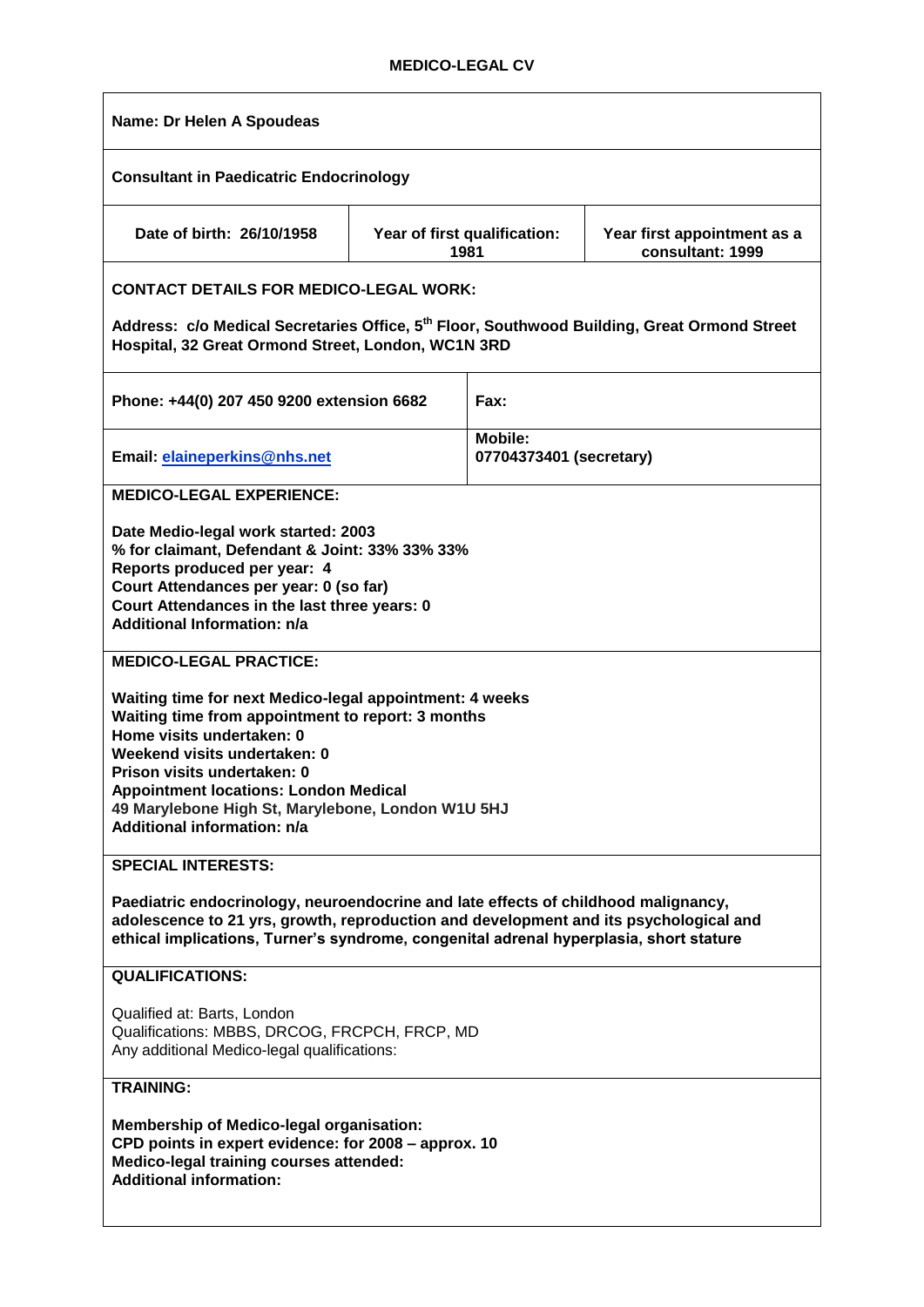## **PROFESSIONAL AFFILIATIONS:**

**GMC No.: 2716903**

**1981 Medical Protection Society Member No: 129666**

**1981 British Medical Association**

**1985 Royal College of Physicians** 

**1989 Royal Society of Medicine (Endocrine Section)**

**1989 British Society of Paediatric Endocrinology**

**1991 European Society of Paediatric Endocrinology**

**1995 Medical Women's Federation**

**1996 Royal College of Paediatrics and Child Health**

**1996 Society for Endocrinology**

**1997 Hellenic Medical Society**

**1999 United Kingdom Children's Cancer Study Group (UKCCSG)**

**2000 Fellow of the Royal College Physicians**

**2000 Fellow of Royal College of Paediatrics and Child Health**

**2000 Secretary and founding member of the rare endocrine tumour working group of BSPED**

**2001 Member of the British Fertility Society Working Group on Fertility Preservation Strategies in Cancer** 

**2001 Member of the executive of the BSPED (endocrine oncology representative)**

**2001 Member of brain tumour, rare tumour and late effects working groups of the U.K. C.C.S.G.**

**2002 Member of the B.F.S working group on fertility preservation in minors undergoing cancer therapy**

**2003 Member of the N Thames Paediatric Specialty Training Committee (STC)**

**2004 Deputy Regional Adviser for Paediatric Trainees North Central Thames**

**2003 – 2005 Nominated endocrine society (paediatric and adult) stakeholder and endocrine expert to N.I.C.E. guidelines on child and adolescent cancer**

**2005 RCPCH Regional Adviser for Paediatric Trainees North Central Thames and Programme Director for ST1 – 3 N Thames MMC**

**2006 Royal College of Obstetricians & Gynaecologists Statement Member on Umbilical Cord Blood Banking**

**2008 Member of the executive of UKI NETS Medical Protection Society**

### **PRESENT APPOINTMENT:**

**Consultant in Paediatric Endocrinology at University College Hospitals Trust Consultant in Paediatric Endocrinology at Great Ormond St Hospital for Children**

### **ANY ADDITIONAL POSTS CURRENTLY HELD:**

**London Deanery and RCPCH –**

- **i. Deputy Regional Adviser North Central Thames – promoted RA Jan 06**
- **ii. Member of Specialty Training Committee N Thames**

**Private Practice at Great Ormond Street Hospital & Harley Street Paediatric Group**

### **TERMS & CONDITIONS:**

**Preparing Report: £250/hour with secretarial charges DNA appointment fee: £50**

**Home Fee: £250/hour Weekend Fee: £250/hour Prison Fee: £250/hour**

**ANY OTHER RELEVANT INFORMATION: PUBLICATIONS: Books**